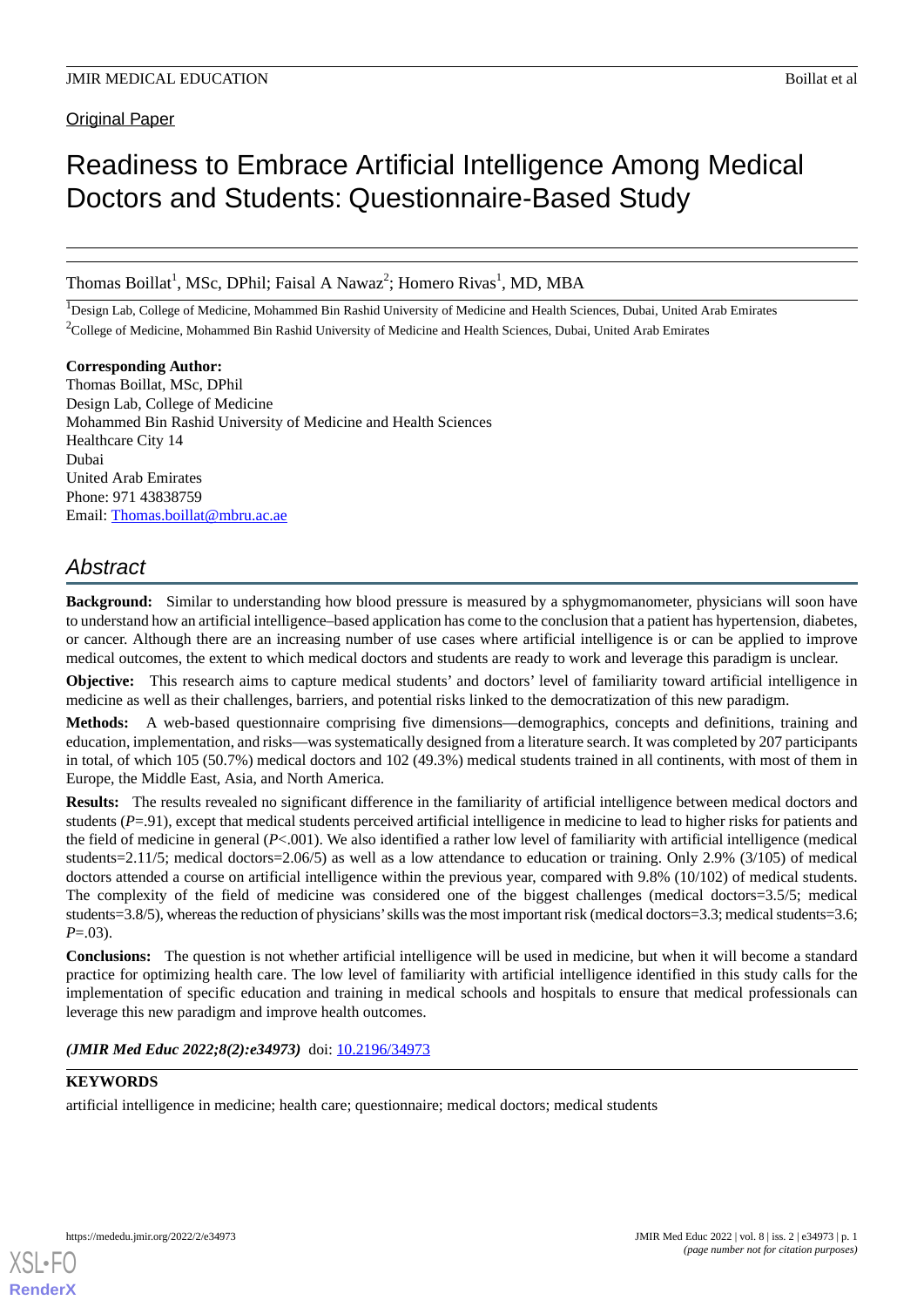# *Introduction*

#### **Background**

Both public news and scientific articles widely argue that artificial intelligence will eventually disrupt medicine and the way physicians and medical professionals will be practicing in the future  $[1,2]$  $[1,2]$  $[1,2]$ . There has been impactful research that demonstrates the potential of artificial intelligence in medicine (AIM), for instance, to classify images such as x-rays [[3\]](#page-12-2). Artificial intelligence is being evaluated not only for image processing and analysis but also for prognosis [\[4](#page-12-3)[-6\]](#page-12-4), treatment [[7](#page-12-5)[-9](#page-12-6)], and patient monitoring [\[10](#page-12-7),[11\]](#page-13-0) among other uses. In addition, artificial intelligence algorithms have also been implemented in many consumer health products such as wearables and mobile devices [\[12](#page-13-1)]. From a medical perspective, it means that artificial intelligence–based algorithms are already giving recommendations to both patients and physicians and taking decisions on their behalf. It is therefore critical that physicians understand how this approach works and for software vendors and hospitals to identify what physician needs are to facilitate its implementation. So far, the evidence has not been very reassuring. When asked, "How familiar are you with artificial intelligence?" only 6% (out of a sample of 669 participants) of physicians and physicians in training in Seoul answered positively [[13\]](#page-13-2). In another recent study, French medical experts reported that artificial intelligence is a "fuzzy notion" [[2\]](#page-12-1). To evaluate the amount of empirical evidence collected regarding medical doctors' (MDs) and medical students' (MSs) level of understanding toward AIM, we conducted a systematic literature research. Of the 96 articles collected from Scopus, we identified only 9 (9%) studies ([Multimedia Appendix 1](#page-12-8) [[2,](#page-12-1)[11](#page-13-0),[13-](#page-13-2)[19](#page-13-3)]) that surveyed medical professionals, the other ones being either out of scope or literature reviews. From existing empirical research, we identified the following. First, most studies surveyed medical professionals from either 1 university or 1 country. Second, one-third of the studies focused on the use of artificial intelligence in radiology. Third, none of the existing studies aimed to assess the level of understanding toward AIM.

#### **Objectives**

Owing to the importance of the topic, with this research, we intend to close this gap by surveying MDs and MSs from around the world on AIM topics that are the most discussed in the current literature. On the basis of the literature search, our questionnaire comprises the following sections: (1) the level of familiarity with AIM, (2) education and training related to AIM, (3) challenges and barriers linked to the implementation of artificial intelligence in clinical settings, and (4) risks linked to AIM.

# *Methods*

Data were collected by means of a web-based questionnaire built following the guidelines developed by Burgess [\[20](#page-13-4)] as well as the 7-step process by Fowler [[21\]](#page-13-5).

#### **Step 1—Define Your Research Aims**

On the basis of the existing literature, we identified limited empirical data regarding MSs' and physicians' level of understanding toward AIM, their participation to AIM education, and challenges and barriers related to AIM implementation as well as potential risks linked to the democratization of AIM in clinical settings.

#### **Step 2—Identify the Population and Sample**

We were particularly interested in comparing MSs as a population (eg, aged 18-25 years) who has grown with technology and practicing physicians (eg, aged 30-60 years) who have clinical experience but might have been less exposed to technology. Mindful that the place of study and employment has a direct link with the knowledge and expertise that one acquires, we targeted the 6 continents to have a broad representation of the population under investigation. Participants were recruited by means of individual emails and posts from the authors' (TB, FAN, and HR) LinkedIn and Twitter profile feeds. This technique was used to avoid having participants from the same medical schools or hospitals, potentially having received the same education or training and thus creating biases in the data. To detect potential biases, we used the graduation year and name of the university to identify participants from the same cohort. When we found participants from the same school and graduation year, we randomly chose 5 of them. On the basis of the goal of this research, which investigates differences between two independent populations, MDs and MSs, our data sample should not be smaller than 176. This number was calculated based on a medium effect size (Cohen *d*) of 0.5, referring to limited existing empirical evidence [[22\]](#page-13-6). Power was set to 0.95 with an allocation ratio of 1.

#### **Step 3—Decide How to Collect Replies**

Data were centralized in the university's platform after being collected by means of web-based questionnaire (Microsoft Forms).

#### **Step 4—Design Your Questionnaire**

From our review of previous work, we identified that none of the existing questionnaires were built following a systematic approach. In most studies, AIM factors were chosen based on research motivation. To systematically cover the most relevant AIM factors, we conducted a systematic literature search following the PRISMA (Preferred Reporting Items for Systematic Reviews and Meta-Analyses) guidelines [[23\]](#page-13-7). To this end, we performed a title and keyword search on the Scopus database using the keywords *"artificial intelligence"* AND *medicine* OR *"machine learning"* AND *medicine* as well as *"artificial intelligence"* AND *healthcare* OR *"machine learning"* AND *healthcare*. We did not perform an abstract search because of the abundance of unrelated articles. The search resulted in 837 papers. After being reviewed by 2 independent researchers for consistency, 9.3% (78/837) of the studies were retained for our qualitative analysis; of the 78 studies, only 9 (12%) used questionnaires. In total, 244 sections and 405 subsections were extracted. The latter were clustered by 2 independent researchers based on their similarity. From the 11 clusters, we created four different groups: (1) concepts and

```
XS\cdotFC
```
**[RenderX](http://www.renderx.com/)**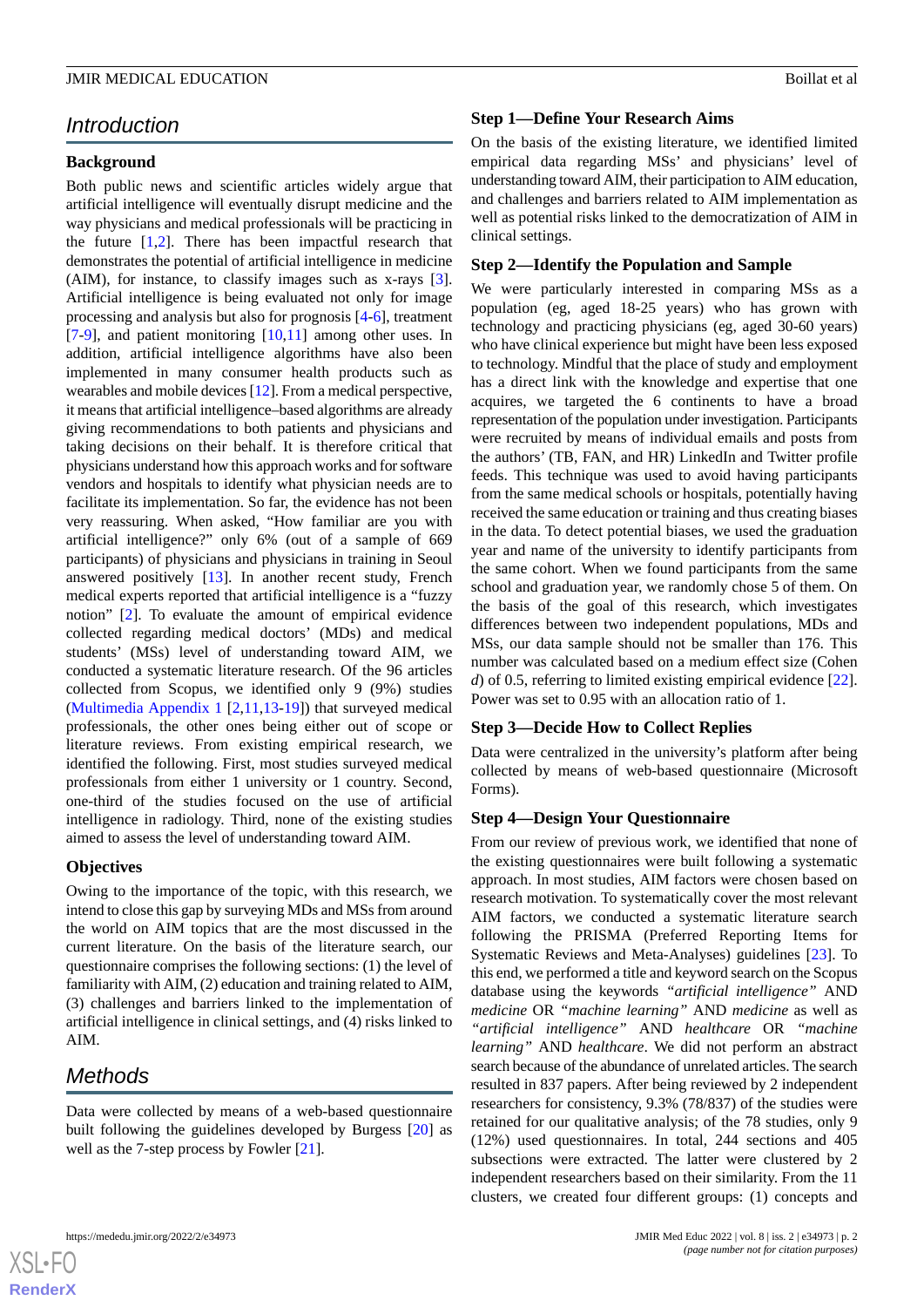definitions, (2) training and education, (3) implementation, and (4) risks. A 5-point Likert scale was used for most questions, and drop-down menus were used for questions requiring categorical answers. More specifically, questions in the concepts and definitions factor displayed the following scales: (1) I have never heard of it, (2) I have heard of it a few times, (3) I understand it, (4) I can potentially explain it, and (5) I can confidently explain it. We defined the AIM's level of familiarity by calculating the mean across the different factors (questions 1.1-1.10 of [Table 1](#page-3-0)). Questions in the training and education

factor displayed the following scales: (1) strongly disagree, (2) disagree, (3) neutral, (4) agree, and (5) strongly agree. Questions in the implementation and risks factors displayed a scale similar to that in the training and education factors, but with an added option (0), I do not know. Finally, the clinical experience (only MDs) was derived from each age group as follows: 20 to 29 years=1, 30 to 39 years=2, 40 to 49 years=3, 50 to 59 years=4, and 60 to 69 years=5. The questionnaire can be accessed via [Multimedia Appendix 2.](#page-12-9)

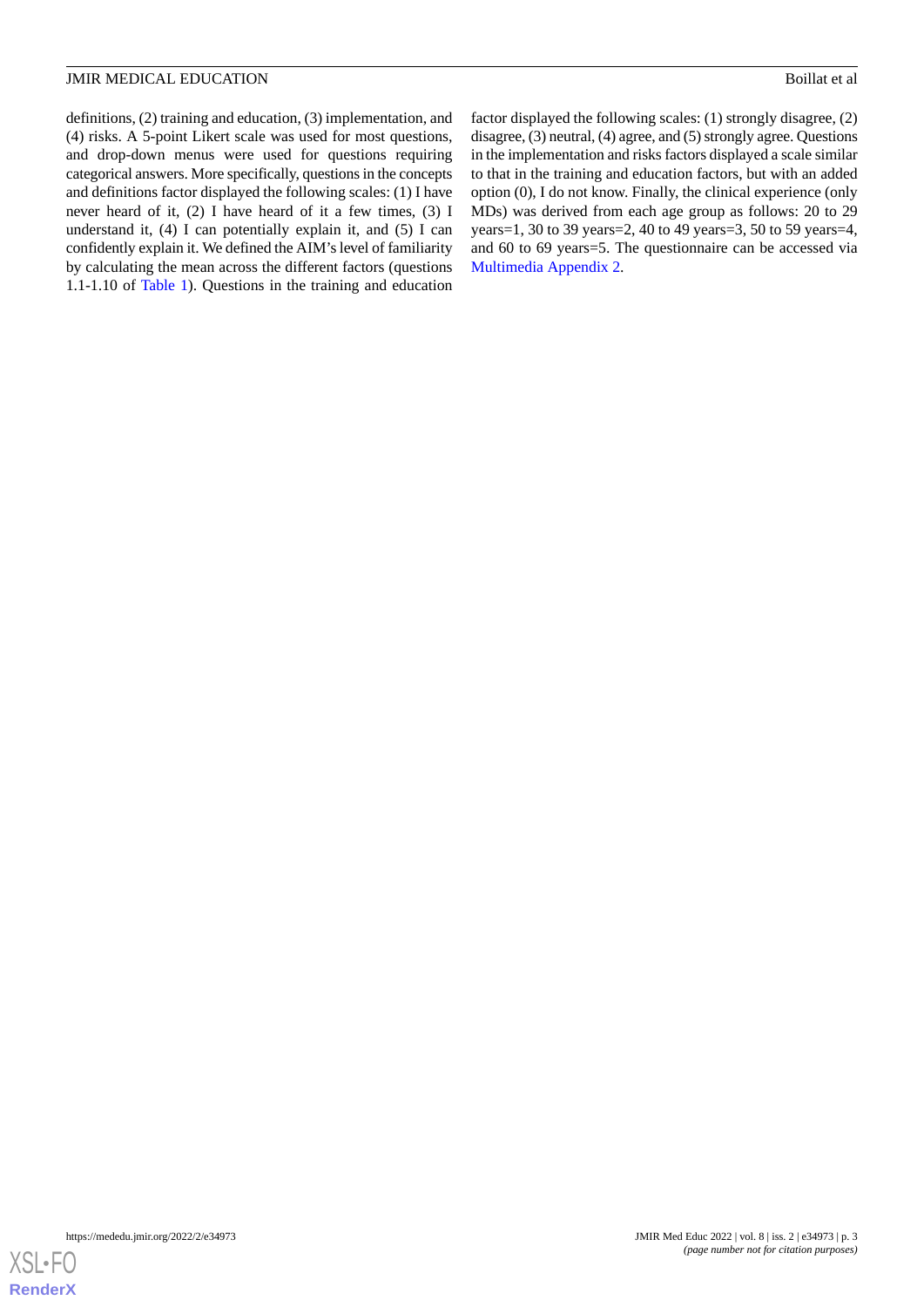<span id="page-3-0"></span>**Table 1.** Mean (SD) and *P* value for each factor.

| Factors                                 |                                                                                                                 | $MDa$ , mean (SD) | $MS^b$ , mean (SD) | $P$ value             |  |  |  |
|-----------------------------------------|-----------------------------------------------------------------------------------------------------------------|-------------------|--------------------|-----------------------|--|--|--|
| 1. Familiarity with AIM <sup>c</sup>    |                                                                                                                 |                   |                    |                       |  |  |  |
| 1.1                                     | AI <sup>d</sup>                                                                                                 | 3.1(1.0)          | 3.3(1.0)           | .24                   |  |  |  |
| 1.2                                     | $ML^e$                                                                                                          | 2.7(1.1)          | 2.8(1.2)           | .46                   |  |  |  |
| 1.3                                     | Supervised ML                                                                                                   | 2.0(1.2)          | 2.1(1.2)           | .77                   |  |  |  |
| 1.4                                     | Unsupervised ML                                                                                                 | 1.9(1.1)          | 2.0(1.2)           | .87                   |  |  |  |
| 1.5                                     | Deep learning                                                                                                   | 2.2(1.1)          | 2.4(1.2)           | .18                   |  |  |  |
| 1.6                                     | Neural networks                                                                                                 | 2.2(1.1)          | 2.5(1.2)           | .14                   |  |  |  |
| 1.7                                     | Fuzzy logic                                                                                                     | 1.6(0.9)          | 1.5(0.9)           | .48                   |  |  |  |
| 1.8                                     | Support vector machine                                                                                          | 1.5(0.9)          | 1.4(0.8)           | .37                   |  |  |  |
| 1.9                                     | Overfitting or underfitting                                                                                     | 1.6(1.1)          | 1.5(1.0)           | .83                   |  |  |  |
| 1.10                                    | Feature selection                                                                                               | 1.7(1.1)          | 1.8(1.1)           | .64                   |  |  |  |
|                                         | 2. Education and training                                                                                       |                   |                    |                       |  |  |  |
| 2.1                                     | Last time an AIM course was attended                                                                            | 1.4(1.0)          | 1.98(1.5)          | .006 <sup>f</sup>     |  |  |  |
| 2.2                                     | Better understand the main concepts of artificial intelligence                                                  | 4.0(1.0)          | 4.3(0.8)           | .08                   |  |  |  |
| 2.3                                     | Explore the opportunities offered by artificial intelligence in general                                         | 4.1(1.1)          | 4.2(0.9)           | .36                   |  |  |  |
| 2.4                                     | Explore the opportunities offered by AIM and your field                                                         | 4.1(1.1)          | 4.3(0.8)           | .14                   |  |  |  |
| 2.5                                     | Know more of existing commercial solutions                                                                      | 3.8(1.1)          | 4.0(0.9)           | .23                   |  |  |  |
| 2.6                                     | Create my own artificial intelligence algorithm or applications                                                 | 3.8(1.1)          | 3.7(1.1)           | .40                   |  |  |  |
|                                         | 3. Challenges to AIM's implementation                                                                           |                   |                    |                       |  |  |  |
| 3.1                                     | Outcomes of artificial intelligence algorithms are difficult to trace or understand<br>(the black box syndrome) | 2.8(1.7)          | 2.9(1.7)           | .67                   |  |  |  |
| 3.2                                     | The complexity of the field of medicine                                                                         | 3.5(1.5)          | 3.8(1.3)           | .12                   |  |  |  |
| 4.3                                     | The availability of high-quality data samples                                                                   | 3.7(1.4)          | 3.3(1.7)           | .75                   |  |  |  |
| 3.4                                     | The artificial intelligence's level of autonomy (what artificial intelligence should<br>and should not do)      | 3.7(1.4)          | 3.7(1.4)           | .96                   |  |  |  |
| 3.5                                     | The costs associated with the implementation of artificial intelligence                                         | 3.4(1.6)          | 3.75(1.4)          | .16                   |  |  |  |
| 3.6                                     | Data privacy or confidentiality                                                                                 | 3.7(1.5)          | 3.7(1.5)           | .79                   |  |  |  |
|                                         | 4. Barriers to AIM's implementation                                                                             |                   |                    |                       |  |  |  |
| 4.1                                     | The availability of comparison studies                                                                          | 3.7(1.4)          | 3.3(1.7)           | .13                   |  |  |  |
| $4.2\,$                                 | The safe use of artificial intelligence                                                                         | 3.9(1.3)          | 4.0(1.4)           | .93                   |  |  |  |
| 4.3                                     | Build trust between humans and artificial intelligence                                                          | 3.7(1.5)          | 3.7(1.5)           | .88                   |  |  |  |
| 4.4                                     | Availability of regulations and legislation                                                                     | 3.7(1.6)          | 3.8(1.6)           | .75                   |  |  |  |
| $4.5\,$                                 | The top management's level of understanding                                                                     | 3.8(1.5)          | 3.6(1.6)           | .45                   |  |  |  |
| 5. Risks linked to AIM's implementation |                                                                                                                 |                   |                    |                       |  |  |  |
| 5.1                                     | Dehumanization of health care                                                                                   | 3.3(1.2)          | 3.5(1.1)           | .12                   |  |  |  |
| 5.2                                     | Reduction in physicians' skills (eg, physicians might execute fewer types of tasks)                             | 3.3(1.2)          | 3.6(1.0)           | .03 <sup>f</sup>      |  |  |  |
| 5.3                                     | Artificial intelligence will eventually harm patients                                                           | 2.3(0.9)          | 2.8(1.0)           | $< .001$ <sup>f</sup> |  |  |  |
| 5.4                                     | Physicians may become redundant                                                                                 | 2.6(1.1)          | 3.0(1.1)           | .008 <sup>f</sup>     |  |  |  |

<sup>a</sup>MD: medical doctor.

[XSL](http://www.w3.org/Style/XSL)•FO **[RenderX](http://www.renderx.com/)**

<sup>b</sup>MS: medical student.

<sup>c</sup>AIM: artificial intelligence in medicine.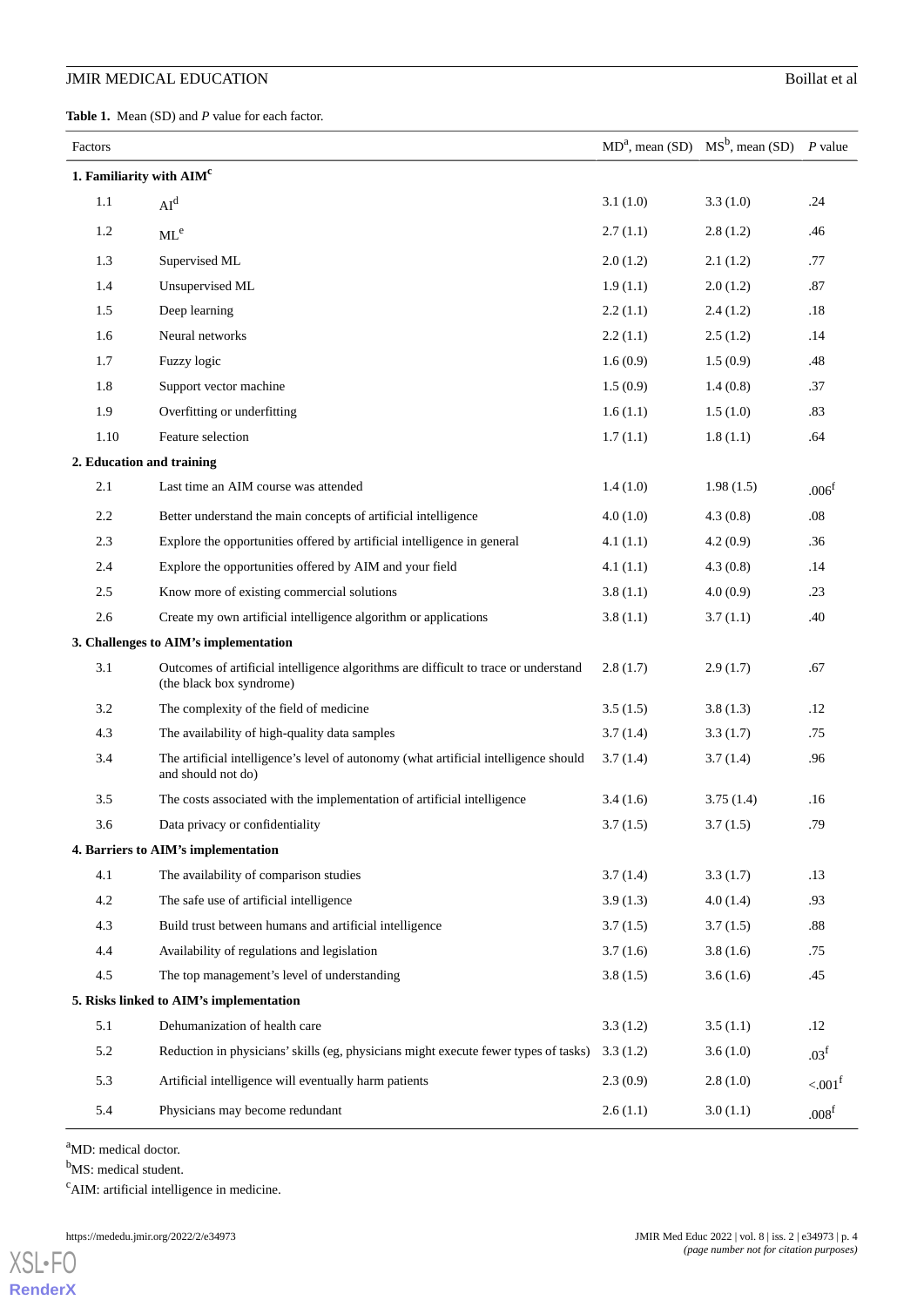<sup>d</sup>AI: artificial intelligence. <sup>e</sup>ML: machine learning. fSignificant difference.

#### **Step 5—Run a Pilot Survey**

The questionnaire was completed by 15 MSs and 17 physicians from six different regions (Asia, Oceania, North America, the Middle East, Europe, and Eastern Europe). Cronbach  $\alpha$ coefficient values of internal reliability reached .85, above the accepted .70 threshold [[24\]](#page-13-8). When unpacked, the four quantitative parts (ie, concepts and definitions, training and education, implementation, and risks) respectively reached the following coefficient of internal reliability: (1) .91, (2) .94, (3) .81, and (4) .81. We used principal component analysis to examine the factor structure of the questionnaire. Kaiser-Meyer-Olkin (KMO) factor adequacy showed no correlation across the four factors (concepts and definitions, training and education, implementation, and risks). However, we did find the following correlations: (1) KMO=0.72, (2) KMO=0.75, (3) KMO=0.58, and (4) KMO=0.62. Following Kaiser and Rice [\[25](#page-13-9)], values above 0.5 are considered acceptable.

#### **Step 6—Conduct the Main Survey**

Participants used the link displayed in LinkedIn and Twitter posts to open the questionnaire. The landing page displayed the consent form including the objective and nature of the research, the risks and benefits, compensation and costs, confidentiality, participation (including rights to withdraw), contact information, and instruction. Only after choosing "I accept," were the participants redirected to the questionnaire. The recruitment and questionnaire were open from August to December 2020.

#### **Step 7—Data Analysis**

We used descriptive statistics to describe and compare the demographics as well as the distributions of MDs and MSs within the four different factors (concepts and definitions, training and education, implementation, and risks). We then tested the descriptive statistics between MDs and MSs for significant differences using unpaired 2-tailed *t* tests (95% CI). We also built a linear regression model to explore factors associated with the risks brought by AIM (the risks factor). *P*<.05 is considered statistically significant. The outlined methods were carried out in accordance with relevant guidelines and regulations. We relied on the *required* functionality of our survey tool to ensure that participants did not miss any questions. As a result, no missing data were observed.

#### **Ethics Approval**

This study was approved by the Mohammed Rashid University of Medicine and Health Sciences' Institutional Review Board Committee under MBRU-IRB-2020-024, and informed consent was obtained from all participants. The CHERRIES (Checklist for Reporting the Results of Internet E-Surveys) for the distributed survey is included as [Multimedia Appendix 3](#page-12-10) [\[26](#page-13-10)].

### *Results*

#### **Demographics**

A total of 207 completed questionnaires were received. Among these 207 questionnaires, 105 (50.7%) were practicing physicians holding a medical degree and 102 (49.3%) were MSs. The repartition between men and women is somewhat even, as shown in [Table 2.](#page-5-0) Although most of the participants were based in the Middle East (100/207, 48.3%), only 24.3% (51/207) of them were trained or are receiving their medical education in the Middle East (the list of institutions is available in [Multimedia Appendix 4\)](#page-12-11). Europe and Asia followed, with 24.8% (52/207) of the participants having received or are receiving their education in Europe and 15.8% (33/207) in Asia, whereas 17.4% (36/207) of the participants were based in Europe and 18.8% (39/207) in Asia. The distribution of participants can be found in [Multimedia Appendix 4.](#page-12-11) The average time to complete the questionnaire was 12 minutes.

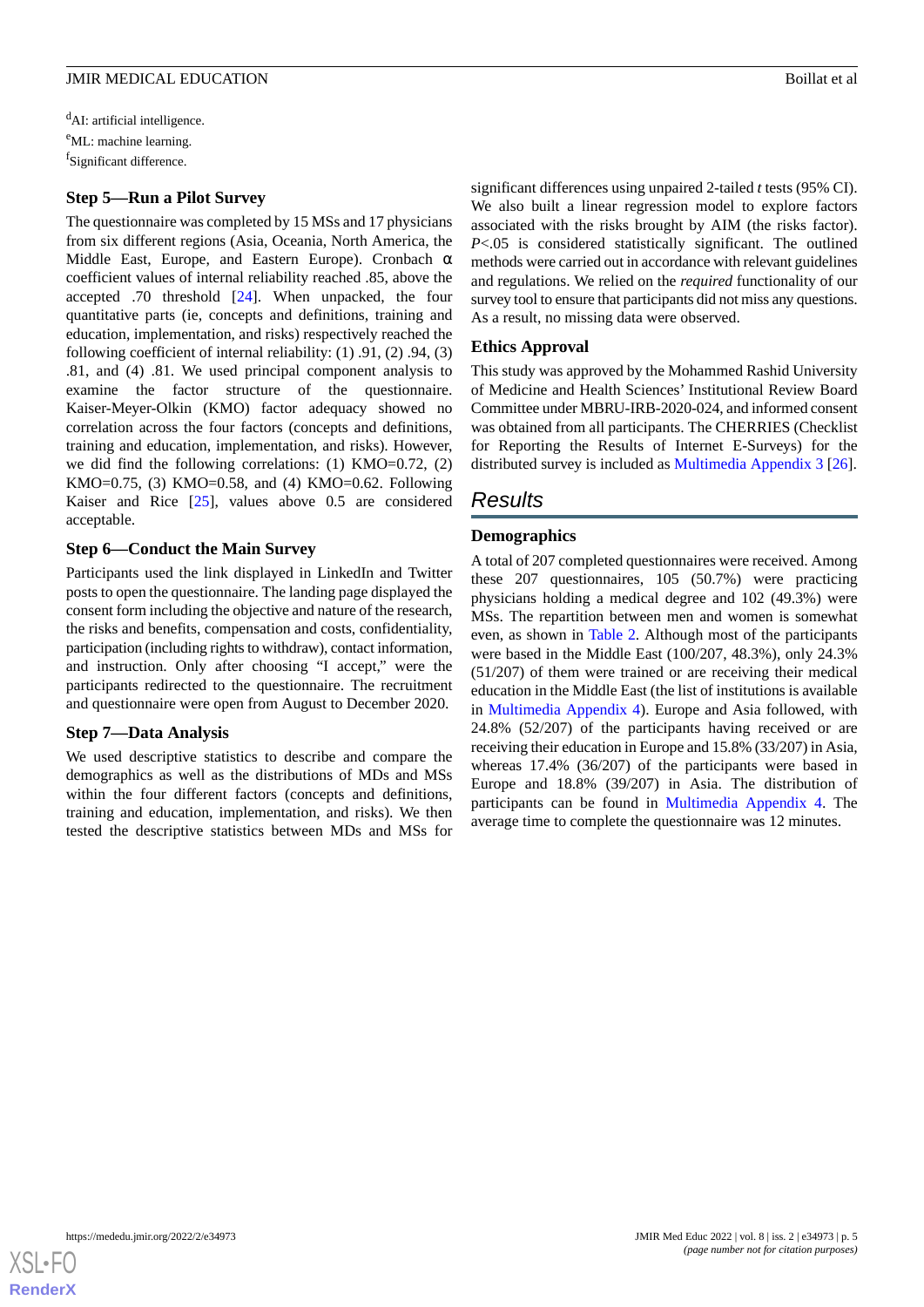<span id="page-5-0"></span>**Table 2.** Participants' demographics (N=207).

| Demographics                                  | $MDa$ , n (%) | $MS^b$ , n $(\%)$ | Total, n (%) |  |  |  |
|-----------------------------------------------|---------------|-------------------|--------------|--|--|--|
| Participants                                  | 105(50.1)     | 102(49.9)         | 207 (100.0)  |  |  |  |
| <b>Sex</b>                                    |               |                   |              |  |  |  |
| Men                                           | 62(59.1)      | 43 (40.9)         | 105(50.1)    |  |  |  |
| Women                                         | 43(42.1)      | 59 (57.9)         | 102 (49.9)   |  |  |  |
| Age (years)                                   |               |                   |              |  |  |  |
| $<$ 20 $\,$                                   | 0(0)          | 19(18.6)          | 19(9.2)      |  |  |  |
| $20 - 29$                                     | 18(17.1)      | 82 (80.4)         | 100(48.3)    |  |  |  |
| 30-39                                         | 27(25.7)      | 1(0.9)            | 28 (13.3)    |  |  |  |
| 40-49                                         | 26(24.8)      | 0(0)              | 26(12.6)     |  |  |  |
| 50-59                                         | 26(24.8)      | 0(0)              | 26(12.6)     |  |  |  |
| 60-69                                         | 8(7.6)        | 0(0)              | 8(3.9)       |  |  |  |
| $>70$                                         | 0(0)          | 0(0)              | 0(0)         |  |  |  |
| Where the highest medical degree was obtained |               |                   |              |  |  |  |
| Asia                                          | 14(13.3)      | 19(18.6)          | 33 (15.9)    |  |  |  |
| Africa                                        | 4(3.8)        | 3(2.9)            | 7(3.4)       |  |  |  |
| Central America                               | 0(0)          | 0(0)              | 0(0)         |  |  |  |
| North America                                 | 11(10.5)      | 10(9.8)           | 21(10.1)     |  |  |  |
| South America                                 | 1(0.9)        | 0(0)              | 1(0.5)       |  |  |  |
| Europe                                        | 29(27.6)      | 23(22.6)          | 52(25.1)     |  |  |  |
| Eastern Europe                                | 0(0)          | 1(0.9)            | 1(0.5)       |  |  |  |
| Middle East                                   | 9(8.6)        | 42(41.2)          | 51(24.6)     |  |  |  |
| Oceania                                       | 1(0.9)        | 2(1.9)            | 3(1.4)       |  |  |  |
| Where the participants are based              |               |                   |              |  |  |  |
| Asia                                          | 15(14.3)      | 24(23.5)          | 39(18.8)     |  |  |  |
| Africa                                        | 1(0.9)        | 4(3.9)            | 5(2.4)       |  |  |  |
| Central America                               | 2(1.9)        | 0(0)              | 2(0.9)       |  |  |  |
| North America                                 | 11(10)        | 9(8)              | 20(9)        |  |  |  |
| South America                                 | 0(0)          | 0(0)              | 0(0)         |  |  |  |
| Europe                                        | 15(14.1)      | 21(20.6)          | 36 (17.4)    |  |  |  |
| Eastern Europe                                | 0(0)          | 1(0.9)            | 1(0.5)       |  |  |  |
| Middle East                                   | 59 (56.2)     | 41 (40.2)         | 100(48.3)    |  |  |  |
| Oceania                                       | 2(1.9)        | 2(1.9)            | 4(1.9)       |  |  |  |

<sup>a</sup>MD: medical doctor.

<sup>b</sup>MS: medical student.

#### **Main Outcomes**

As shown in [Table 1,](#page-3-0) artificial intelligence (1.1) is the only concept that most participants understand with a mean of 3.27 (SD 1) for MSs and 3.11 (SD 1) for MDs. It is followed by machine learning (1.2), neural networks (1.6), and deep learning (1.5). Supervised and unsupervised machine learning (1.3 and 1.4), which are two concepts widely used in medicine, did not score very high.

The concept of overfitting and underfitting (1.9), which is one of the core principles in artificial intelligence, obtained among the lowest scores. In addition to questions 1.7, 1.8, and 1.9, MSs showed a better level of understanding than MDs as displayed in [Figure 1](#page-6-0). However, statistical comparisons between the 2 populations revealed no significant difference across the artificial intelligence concepts, as shown in [Table 1.](#page-3-0)

We asked, "When was the last time you attended a course on AIM?" (2.1), a large majority of both MDs and MSs have never

[XSL](http://www.w3.org/Style/XSL)•FO **[RenderX](http://www.renderx.com/)** **https://mir.org/2022 | vol. 8 | iss. 2 | e34973 | p. 6**  $\frac{1}{2}$ *(page number not for citation purposes)*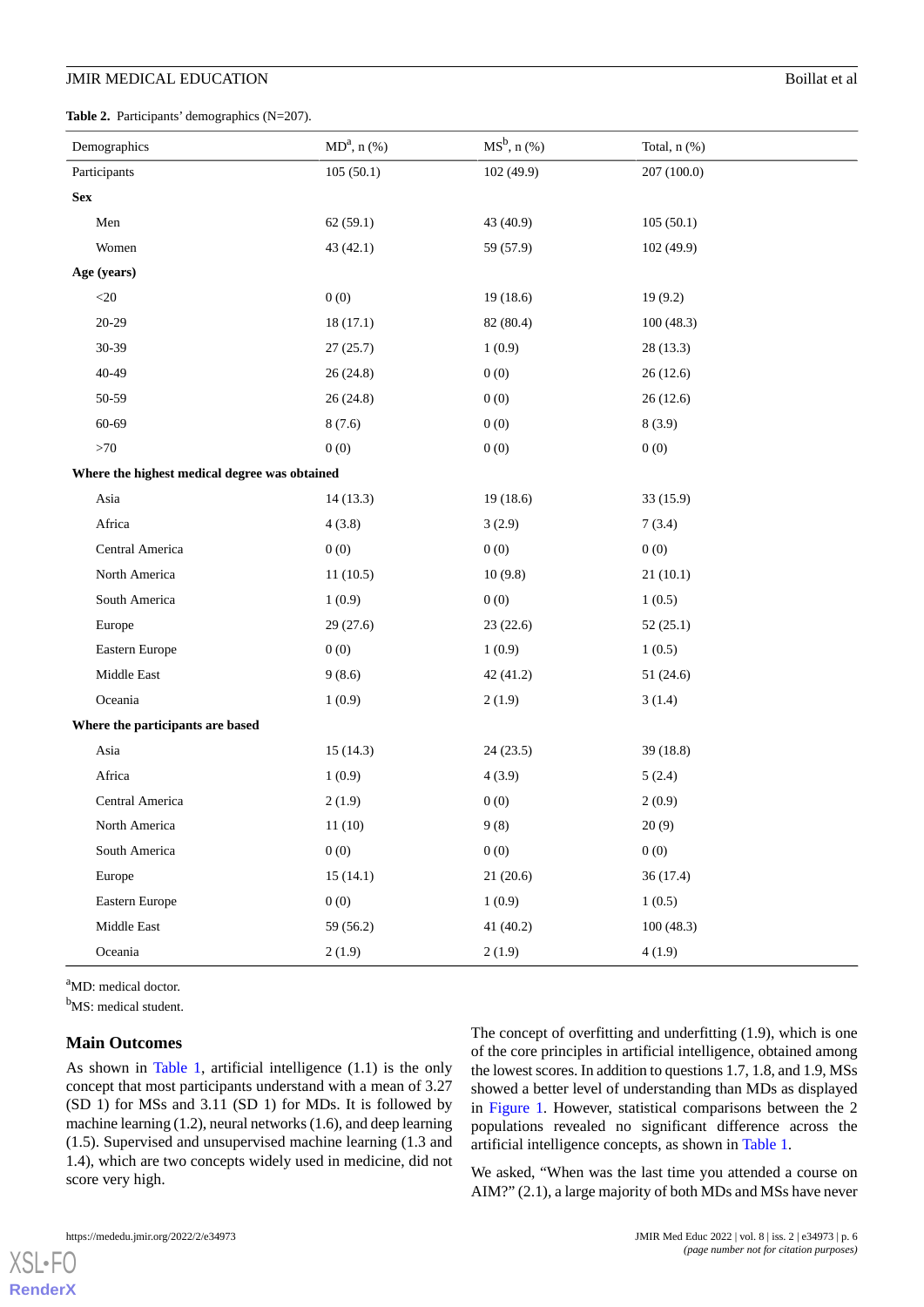attended a course on AIM, whereas slightly more MSs have done so this year (ie, in 2020) or last year ([Figure 2](#page-6-1)). Tests of

statistical significance showed a difference between the 2 populations as shown in [Table 1.](#page-3-0)

<span id="page-6-0"></span>Figure 1. Familiarity with artificial intelligence in medicine (AIM)—comparison between medical doctor (MD) and medical student (MS; y-axis: means and SDs). ML: machine learning.



<span id="page-6-1"></span>Figure 2. Last time that medical doctor (MD) and medical student (MS) attended a course on artificial intelligence in medicine (AIM; y-axis: percentages).



For both MDs and MSs, the priority is to further explore opportunities offered by artificial intelligence in their own field and in general and to better understand the main concept of artificial intelligence. Despite MDs having clinical expertise and, thus, a better idea of potential opportunity, there was no significant difference with MSs. However, the fact that MDs are more eager to learn how to create their own artificial intelligence algorithms or applications might confirm that they see more clinical potential than MSs, as displayed in [Figure 3.](#page-7-0)

From an MD perspective, challenges linked to data privacy and confidentiality are the biggest challenges, followed by the availability of high-quality data samples and the artificial intelligence's level of autonomy, as shown in [Figure 4](#page-7-1). From an MS viewpoint, the complexity of the field of medicine is the biggest challenge, which could be explained by their limited expertise and clinical exposure. This is followed by the cost associated with the implementation of artificial intelligence as well as the artificial intelligence's level of autonomy and challenges related to data privacy and confidentiality. Challenges caused by the black box syndrome drew the least attention.

[XSL](http://www.w3.org/Style/XSL)•FO **[RenderX](http://www.renderx.com/)**

There was no statistical difference between MDs and MSs across the different challenges.

In addition to challenges linked to the implementation of AIM, we also identified in the literature some barriers that can prevent the implementation of AIM, as displayed in [Figure 5](#page-8-0). From both the MD and MS perspectives, the safe use of artificial intelligence is the most important, followed by the availability of regulations and legislation as well as trust that must be built between human and artificial intelligence. The top management's level of understanding is the only one that MDs rated higher than MSs. For these factors, too, we did not find a significant difference between MDs and MSs.

Among the risks linked to the use of artificial intelligence in clinical settings, the potential reduction in physicians' skills was rated the highest by both MDs and MSs, as shown in [Figure](#page-8-1) [6.](#page-8-1) With a score of 3.29 and 3.62, given by MDs and MSs, respectively, the test for statistical difference was significantly positive. The second highest score went to the risk linked to the dehumanization of health care with 3.27 for MDs and 3.52 for MSs. MSs are also more concerned than MDs that physicians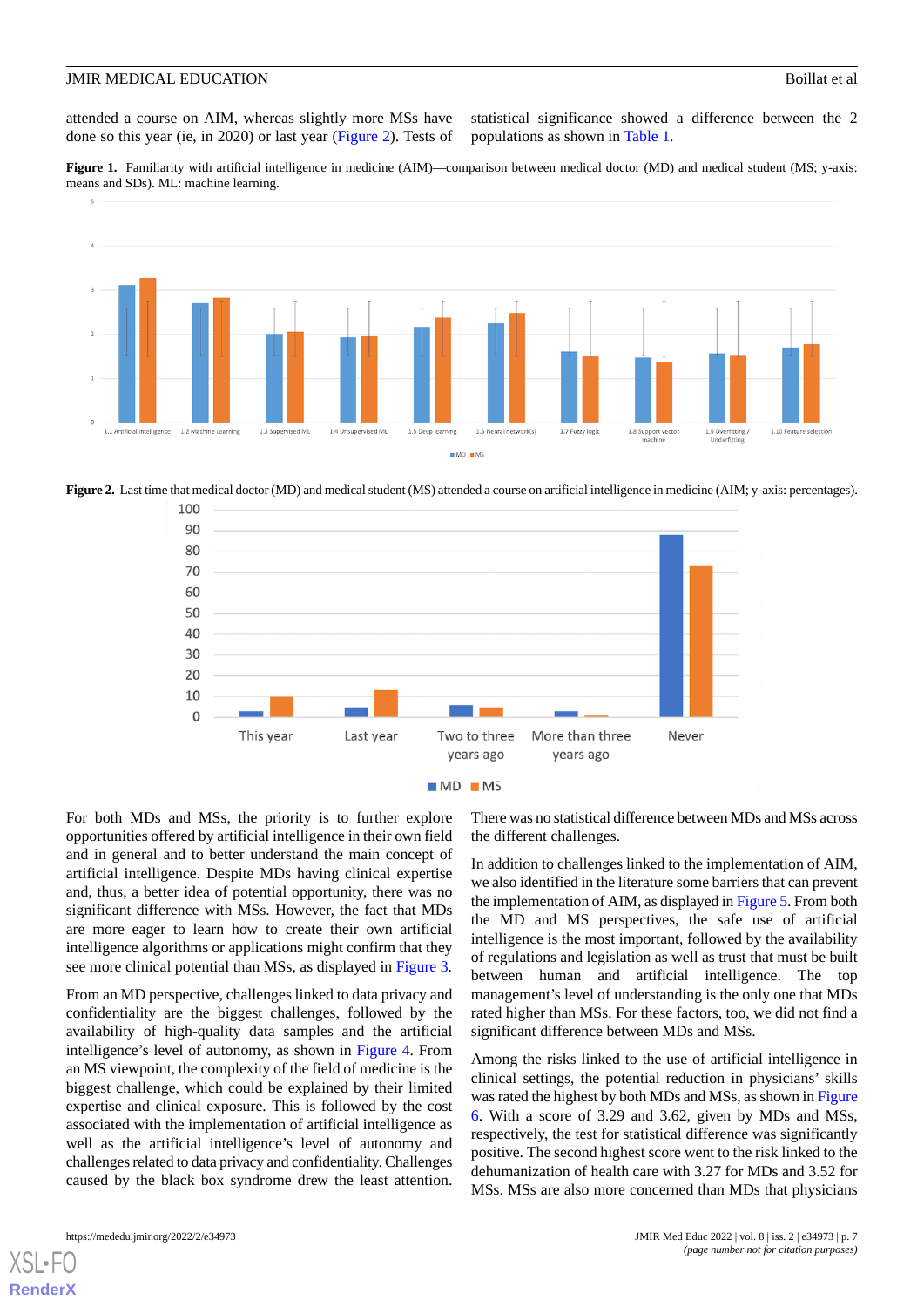may become redundant and that artificial intelligence will eventually harm patients, and both showed statistical differences between the 2 groups (*P*=.008 and *P*<.001, respectively).

The questionnaire ended with the following question: Can you imagine working with an artificial intelligence algorithm as a colleague? Most participants answered "yes" as shown in [Figure](#page-9-0) [7.](#page-9-0)

We were interested to know more about the underlying reasons behind this choice and thus asked the participants to motivate their answer. [Textbox 1](#page-9-1) presents the extract of the collected responses.

<span id="page-7-0"></span>We were interested in investigating the relationships between the level of familiarity with AIM, clinical experience, and the

perception of risks. As shown in [Table 3](#page-10-0), there are significant negative correlations between the level of familiarity with AIM and the risk of dehumanization of health care, reduction in physicians' skills, and risk that physicians may become redundant. In other words, the more MDs and MSs know about AIM, the less they perceive these factors as risks. No significant difference was identified between the level of AIM familiarity and the risk to eventually harm patients. Similarly, there are significant negative correlations between clinical experience and the risk that artificial intelligence will eventually harm patients and that physicians become redundant. No significant difference was identified with the risk that artificial intelligence will dehumanize health care or reduce physicians'skills.

**Figure 3.** Reasons to attend a course on artificial intelligence in medicine (AIM)—comparison between medical doctor (MD) and medical student (MS; y-axis: means and SDs).



<span id="page-7-1"></span>**Figure 4.** Challenges to artificial intelligence in medicine's (AIM) implementation—comparison between medical doctor (MD) and medical student (MS; y-axis: means and SDs).



[XSL](http://www.w3.org/Style/XSL)•FO **[RenderX](http://www.renderx.com/)**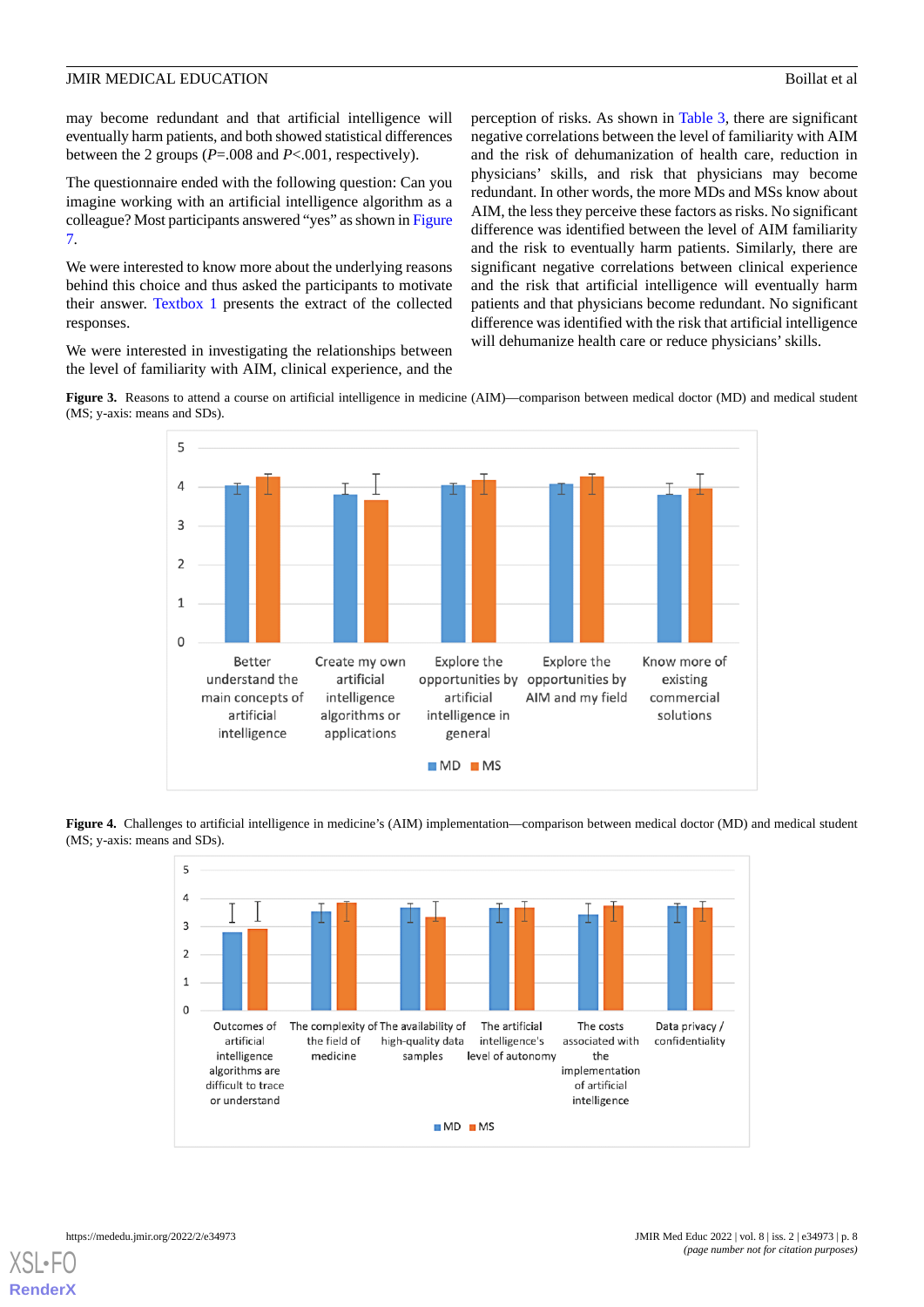<span id="page-8-0"></span>**Figure 5.** Barriers to artificial intelligence in medicine's (AIM) implementation—comparison between medical doctor (MD) and medical student (MS; y-axis: means and SDs).



<span id="page-8-1"></span>Figure 6. Risks linked to artificial intelligence in medicine's (AIM) implementation—comparison between medical doctor (MD) and medical student (MS; y-axis: means and SDs).



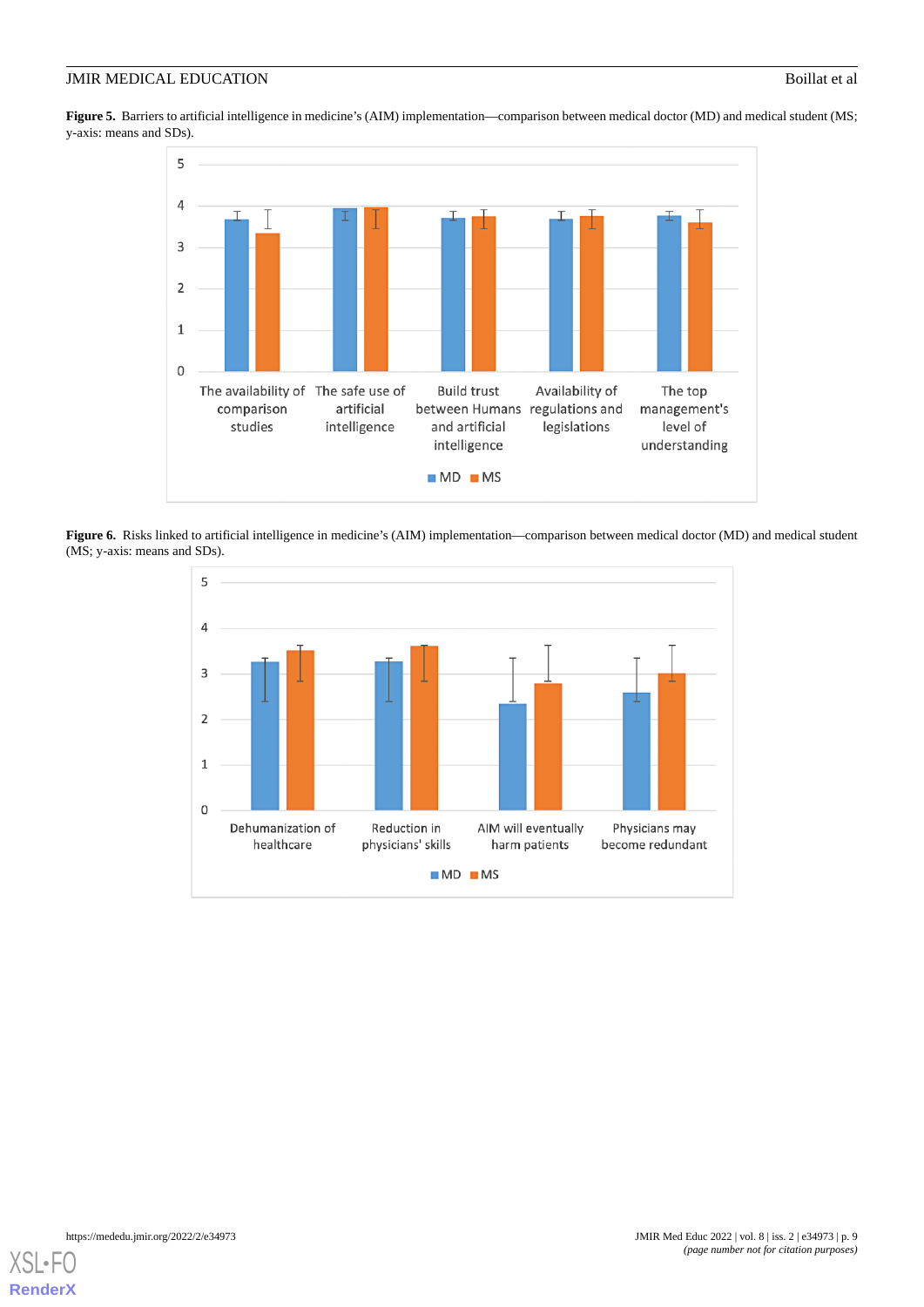#### <span id="page-9-0"></span>Figure 7. Working with an artificial intelligence (AI) algorithm—results (y-axis: percentages).



<span id="page-9-1"></span>**Textbox 1.** Why could you (not) work with artificial intelligence as a colleague? Answers from participants.

#### **Yes**

- "That is the future safer, secure, less emotionally driven, more reliable."
- "Ease the work, accurate diagnosis, improve patient care and reduce workload."
- "It would be very efficient and helpful as information will be processed and delivered instantly with less room for error."
- "Because an artificial intelligence will help in reducing the human errors such as near misses or misdiagnosis. It will learn the more it sees and will adapt to the patient presentation just as we medical students do."
- "The speed of development is exponential and the current status is quite impressive."

**No**

- "Physicians are being undermined and eventually replaced by mid-level providers and artificial intelligence."
- "Because although we already deal with 'algorithms'that have the potential to become artificial intelligence algorithms in our academic learning. I have not encountered many physicians who adopt that way of linear thinking in their practice. To them, intuition plays a bigger role in clinical judgment."
- "I think artificial intelligence should only be bossed around and not seen as a colleague who can think by himself because artificial intelligence cannot have moral or emotional values from itself but from a human boss who manages or controls it."
- "Artificial intelligence is OK for hypothesis generation, e.g., suggesting rare diagnoses which may be missed, but cannot replace the dynamic interaction with knowledgeable colleagues.'
- "I don't think artificial intelligence will be able to communicate like my colleagues in my lifetime."

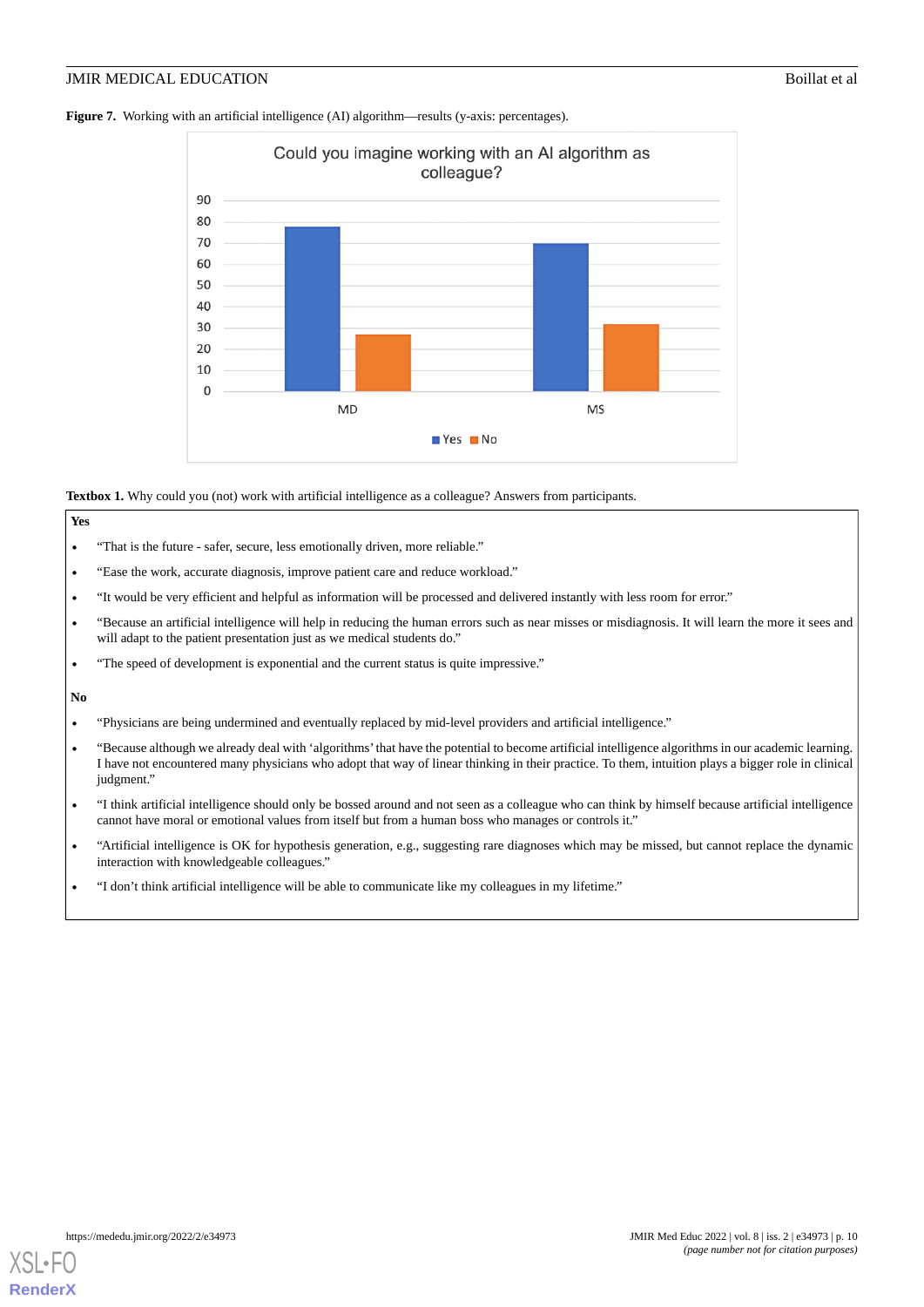<span id="page-10-0"></span>

| <b>Table 3.</b> Factors associated with $\text{AIM}^a$ risks (significance level <i>P</i> >.05). |  |
|--------------------------------------------------------------------------------------------------|--|
|--------------------------------------------------------------------------------------------------|--|

| <b>Associated factors</b>                             | Estimate (SE; SD)          | t test $(df)$ | $P$ value         |  |  |
|-------------------------------------------------------|----------------------------|---------------|-------------------|--|--|
| <b>Dehumanization of health care</b>                  |                            |               |                   |  |  |
| Familiarity with AIM                                  | $-0.28393(0.09757; 1.146)$ | $-2.91(205)$  | .004 <sup>b</sup> |  |  |
| Clinical experience                                   | $-0.08585(0.0608; 1.164)$  | $-1.415(205)$ | .16               |  |  |
| Reduction in physicians' skills                       |                            |               |                   |  |  |
| Familiarity with AIM                                  | $-0.27568(0.09252; 1.087)$ | $-2.98(205)$  | .003 <sup>b</sup> |  |  |
| Clinical experience                                   | $-0.10175(0.05743; 1.102)$ | $-1.772(205)$ | .08               |  |  |
| Artificial intelligence will eventually harm patients |                            |               |                   |  |  |
| Familiarity with AIM                                  | $-0.0949(0.08102; 0.952)$  | $-1.171(205)$ | .24               |  |  |
| Clinical experience                                   | $-0.12819(0.04897; 0.940)$ | $-2.618(205)$ | .009 <sup>b</sup> |  |  |
| Physicians may become redundant                       |                            |               |                   |  |  |
| Familiarity with AIM                                  | $-0.21163(0.09575; 1.125)$ | $-2.21(205)$  | .28 <sup>b</sup>  |  |  |
| Clinical experience                                   | $-0.14515(0.05846; 1.122)$ | $-2.483(205)$ | .01 <sup>b</sup>  |  |  |

<sup>a</sup>AIM: artificial intelligence in medicine.

<sup>b</sup>Significant difference.

## *Discussion*

#### **Principal Findings**

This research focused on assessing the level of understanding of AIM of MDs and MSs by means of a web-based questionnaire. It aims to complement the limited number of empirical studies on this key topic. When asked about artificial intelligence fundamentals, the participants provided somehow inconsistent answers. If most MDs and MSs understand artificial intelligence as a concept, it is unclear why they have only heard of overfitting and underfitting a few times, although these 2 concepts are key to understanding the outcomes of an artificial intelligence algorithm and their impact [\[27](#page-13-11)]. Similarly, the concepts of supervised and unsupervised algorithms did not reach a high level of familiarity for either MDs or MSs, whereas deep learning and neural networks, the 2 most used types of algorithms in supervised settings, received a higher score.

It was reassuring to find a strong positive correlation between deep learning (1.5) and overfitting or underfitting (1.9) as well as between neural networks (1.6) and overfitting or underfitting. This means that those who have a good level of understanding of deep learning and natural networks also have a good understanding of overfitting or underfitting. When analyzed at an aggregated level (questions 1.1–1.10), our results did not reveal any significant difference between MDs and MSs, which was unexpected because of the high level of curiosity of the younger population when it comes to technology and innovation. Globally, this low level of familiarity with artificial intelligence is not surprising when looking at the low number of MDs or MSs who had attended a course on artificial intelligence ([Figure](#page-6-1) [2\)](#page-6-1). Our analysis also showed that participants who attended a course on artificial intelligence have a statistically significant level of familiarity with artificial intelligence (*P*<.001). According to a recent study, a large majority of MSs argued that artificial intelligence should be part of medical training

 $XS$  • FC **[RenderX](http://www.renderx.com/)**

[[17\]](#page-13-12), although very few medical schools offer such programs [[28\]](#page-13-13).

When it came to the challenges linked to the implementation of AIM, we did not expect to observe a statistically significant difference between the 2 groups. We expected that clinical experience and an understanding of clinic organization would play a role in evaluating potential challenges. It can also be explained by the low level of artificial intelligence familiarity, which can limit MDs in understanding where AIM could bring new opportunities. It was also not expected that the *black box* syndrome would not be perceived as a bigger challenge (MDs=2.82; MSs=2.92). Such a lack of transparency is exactly what medicine does not want to see and has been identified as high risk by many scholars and practitioners [[29](#page-13-14)[-33](#page-13-15)]. These results also contradict the high importance that both MDs and MSs put in building trust between artificial intelligence and humans, which is very challenging owing to the lack of algorithms' transparency. Both the MDs and MSs also showed concerns with the safe use of artificial intelligence and the existence of regulations and legislation. Some efforts are being made with, for instance, the *Proposed Regulatory Framework for Modifications to Artificial Intelligence/Machine Learning-Based Software as a Medical Device*. The draft of this document, published by the US Food and Drug Administration, seeks feedback from experts [\[34](#page-13-16)]. It was also very interesting to discover that MSs are genuinely more risk averse than MDs. They fear that artificial intelligence might reduce physicians' skills, eventually harm patients, and make physicians redundant. These results can be partially explained by the correlation between risks and years of experience. As shown in [Table 3,](#page-10-0) the more time spent in clinics, the lower the perceived risks caused by artificial intelligence. When analyzing the reasons why MDs and MSs could be willing to work with artificial intelligence as a colleague, it appears that the opportunities offered by artificial intelligence to improve patient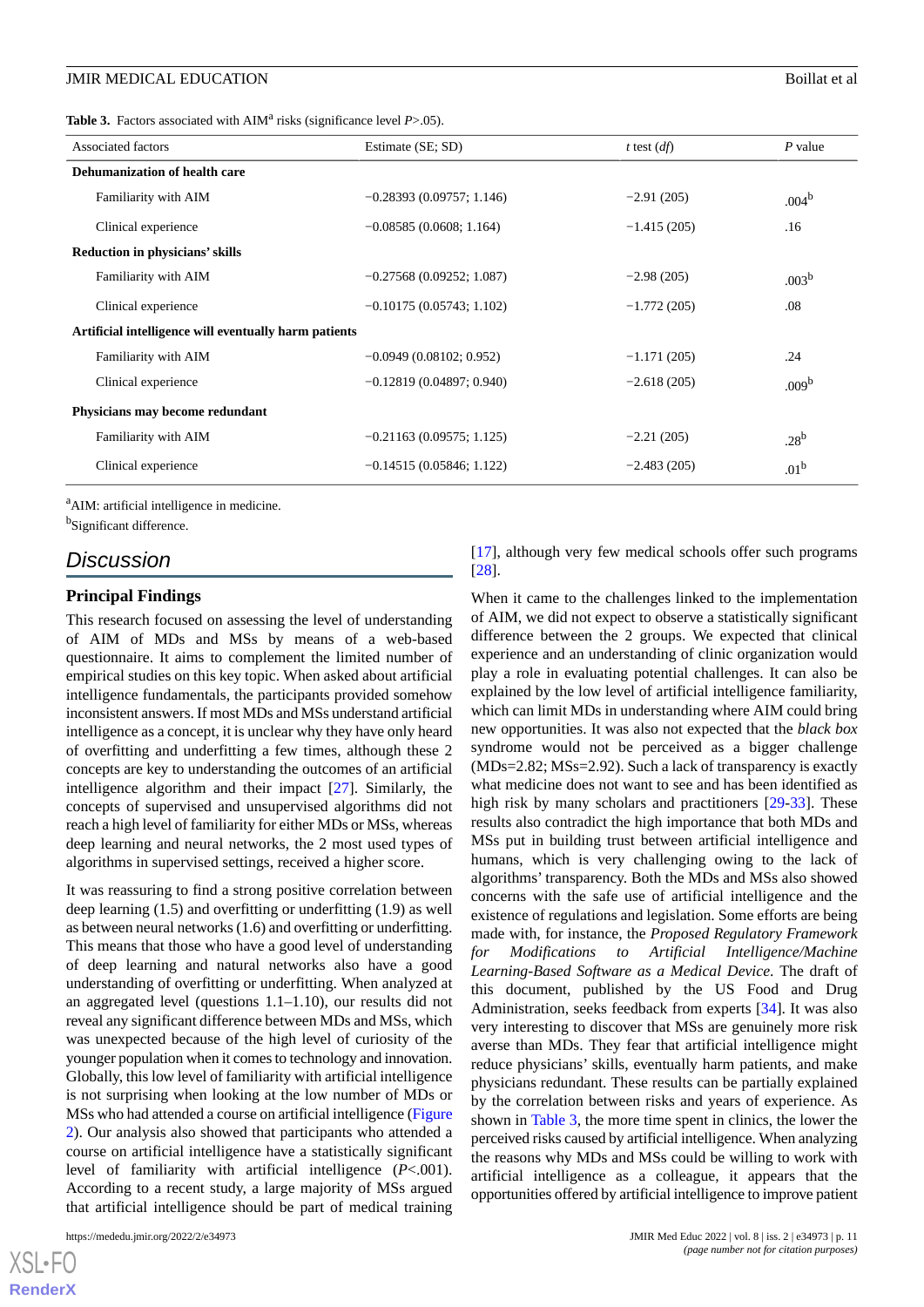care and reduce human errors are the most prevalent. Conversely, participants who said that they could not work with an artificial intelligence algorithm did not necessarily disagree with using artificial intelligence but rather with seeing artificial intelligence as a colleague, as they argued that technology can have neither the same emotion as humans nor the same way of thinking and interaction.

#### **Limitations**

Some limitations with our research and its data sample in particular should be considered. First, our recruitment technique limited the reach of the questionnaire to participants as part of the network of the authors. Consequently, some regions of the world are underrepresented. In addition, it did not allow us to systematically calculate the response rate. Second, although the sample size was statistically sufficient for our research goals, it did not allow us to further investigate the differences across variables such as regions, age groups, education (eg, undergraduate programs vs postgraduate programs), or medical specializations.

#### **Comparison With Previous Work**

This research differentiates itself from existing studies [[8,](#page-12-12)[17](#page-13-12)[,35](#page-13-17)] through its approach and the diversity of its data sample. By building our questionnaire based on a literature search, we ensured that the most common AIM topics are included in our questionnaire. This approach is unique among similar studies that rather selected their AIM scope based on unknown criteria. As a result, our questionnaire is also more specific compared with existing research. For instance, in their study, Oh et al [\[13](#page-13-2)] asked, "Do you agree that you have good familiarity with artificial intelligence? [Strongly] agree, neutral, [strongly] disagree." Instead, we decoupled the same question in 10 specific subtopics from machine learning to deep learning. In addition to a thinner abstraction level, it allowed us to identify some inconsistencies in some answers where some participants were supposedly able to confidently explain machine learning, but they had never heard of unsupervised algorithms, which is very unlikely. In addition, unlike most of existing work, we combined quantitative with qualitative data, which allowed us to know the *why*. When it comes to our data sample, its characteristics are also unique. Most specifically, our data sample is more diverse than those in existing research, with participants having studied (or studying) in 128 different universities across 6 continents. In contrast, in a study by Santos et al [\[17](#page-13-12)], the 263 answers were collected from 3 universities only. The likelihood that participants received the same education is rather high, bringing potential biases in the data. For these reasons, we argue that our data sample and this research provide a relevant representation of the population.

#### **Practical Implications**

Although more and more medical applications embed artificial intelligence–based algorithms or agents, it is key for software developers to consider the physicians' low level of familiarity toward artificial intelligence. When a radiologist asks a colleague his or her opinion about a patient's x-ray, for instance, it is assumed that both went to medical schools and are physicians and had gone through a specific radiology training,

 $XS$  $\cdot$ FC **[RenderX](http://www.renderx.com/)** regardless of where they come from. However, when the colleague is an artificial intelligence algorithm, things change drastically. In order for physicians to leverage the use of artificial intelligence–based applications, we argue that software developers should consider the following elements:

- Provide general information on how the artificial intelligence–based algorithm or software was built. Some topics would include information about the process as well as the types of data used and the amount of data used during the training and testing phases. It will allow physicians to gain understanding and trust.
- Integrate different user (physician) profiles with a dynamic level of guidance, according to the level of familiarity toward artificial intelligence. A physician with a low level of familiarity will require more information about the process by which the software treats the data. In contrast, a physician who is familiar with the topic only requires key information such as the confidence level.
- Describe the path that has led to each outcome or decision along with the level of confidence. It will allow the physician to understand the reasoning and the extent to which the outcome can supports his or her decision.
- Let the physician take the final decision, although the software provides the impact of this decision from a medical perspective. The documentation of the decision will then be used to improve the algorithm's accuracy.

#### **Conclusions**

On the basis of the number of current clinical trials leveraging artificial intelligence  $[36]$  $[36]$ , the question is not whether artificial intelligence will be implemented in clinical settings but rather when it will become a standard in health care optimization. In the near future, practicing physicians will need to be equipped with the appropriate knowledge and skills to determine whether the artificial intelligence–based suggested diagnosis or treatment is appropriate. Thus, it is critical that physicians have a good understanding of the key concepts behind artificial intelligence. We believe that changes should first come from medical schools that should integrate AIM into their curriculum to both explain the origins and fundamentals of AIM and integrate AIM research throughout clinical topics from pathology to surgery, internal medicine, emergency medicine, and psychiatry, to name a few. By examining the individual components of AIM, our study informs existing research that highlights the needs to define what AIM content should be taught in undergraduate medical education [[37\]](#page-13-19). This, in turn, requires university faculty to train and adapt their teaching material to this dynamic paradigm. By educating the physicians of tomorrow, they will act as drivers of change in their future placements.

At the same time, hospitals and clinics must emphasize on the importance of AIM and provide mandatory training for their medical professionals by means of continuing medical education or continuing professional development. To standardize and encourage both medical schools and hospitals to train their (future) physicians, governments can also play a key role by providing clear regulations, guidelines, and resources. Some countries such as the United Arab Emirates have already implemented national programs [[38](#page-14-0)] to help all sectors integrate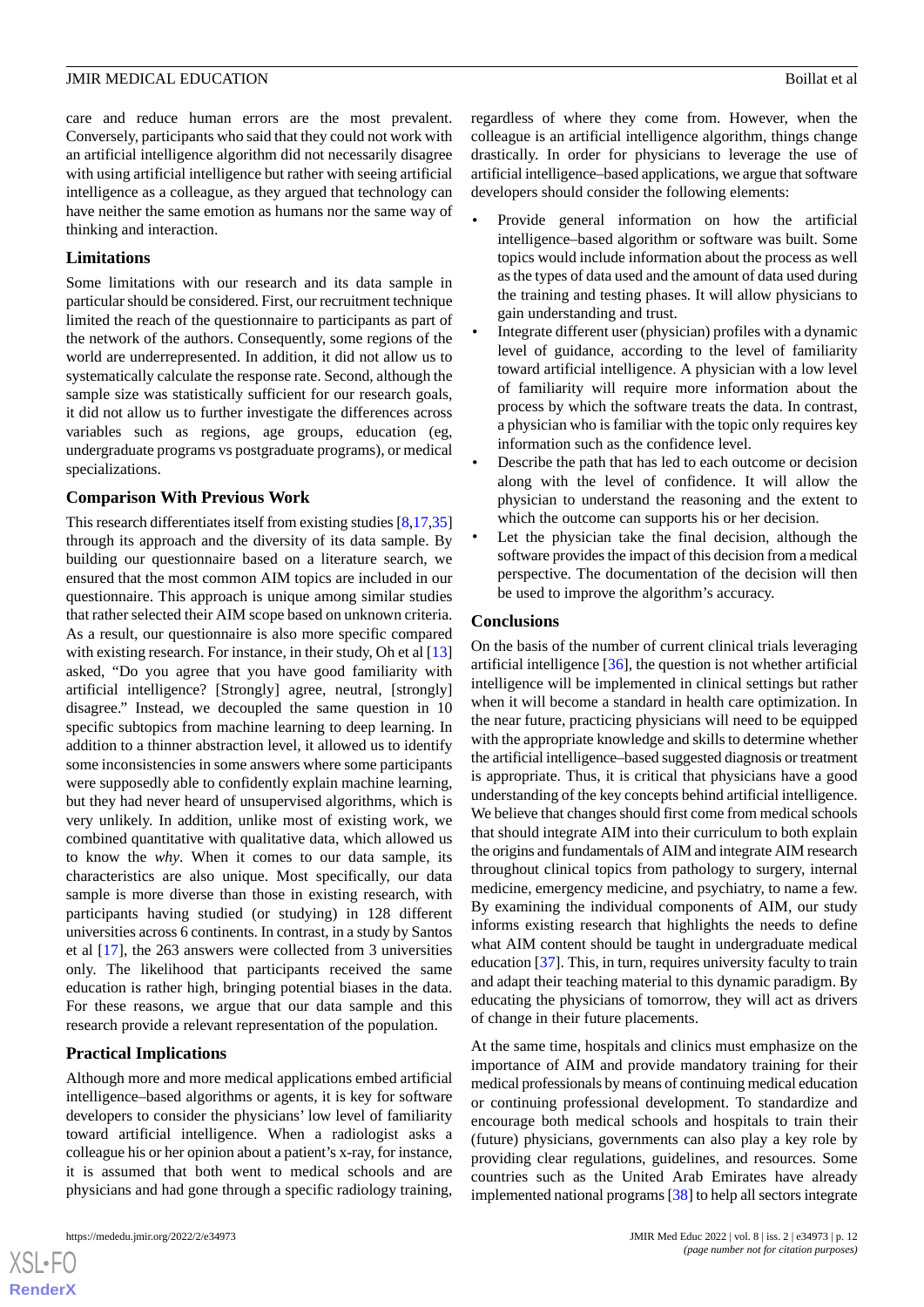and regulate artificial intelligence. Therefore, we foresee future research focusing on assessing the outcomes of existing interventions (eg, lectures, modules, and training programs) in view of supporting medical schools, hospitals, and governments

with the implementation of educational programs toward equipping medical professionals with relevant artificial intelligence skills.

#### **Acknowledgments**

The authors are very grateful to Ivan James Prithishkumar, Laila Zarnegar, Catherine Kellett, and Stefan Du Plessis, who helped distribute the questionnaire.

#### **Conflicts of Interest**

<span id="page-12-8"></span>None declared.

#### **Multimedia Appendix 1**

<span id="page-12-9"></span>Existing questionnaire-based research. [[DOCX File , 26 KB](https://jmir.org/api/download?alt_name=mededu_v8i2e34973_app1.docx&filename=9ea50785d65c16b20669a3d8a73efdf3.docx)-[Multimedia Appendix 1\]](https://jmir.org/api/download?alt_name=mededu_v8i2e34973_app1.docx&filename=9ea50785d65c16b20669a3d8a73efdf3.docx)

#### **Multimedia Appendix 2**

<span id="page-12-10"></span>Questionnaire. [[DOCX File , 24 KB](https://jmir.org/api/download?alt_name=mededu_v8i2e34973_app2.docx&filename=56b1c238ce7e03378f149de2fc5e5562.docx)-[Multimedia Appendix 2\]](https://jmir.org/api/download?alt_name=mededu_v8i2e34973_app2.docx&filename=56b1c238ce7e03378f149de2fc5e5562.docx)

#### **Multimedia Appendix 3**

<span id="page-12-11"></span>CHERRIES (Checklist for Reporting the Results of Internet E-Surveys) checklist. [[DOCX File , 18 KB](https://jmir.org/api/download?alt_name=mededu_v8i2e34973_app3.docx&filename=f39011725abd812595a72876ba188d45.docx)-[Multimedia Appendix 3\]](https://jmir.org/api/download?alt_name=mededu_v8i2e34973_app3.docx&filename=f39011725abd812595a72876ba188d45.docx)

#### **Multimedia Appendix 4**

<span id="page-12-0"></span>Institutions participating. [[DOCX File , 33 KB](https://jmir.org/api/download?alt_name=mededu_v8i2e34973_app4.docx&filename=72bd7de275956ede1e837782f050cc57.docx)-[Multimedia Appendix 4\]](https://jmir.org/api/download?alt_name=mededu_v8i2e34973_app4.docx&filename=72bd7de275956ede1e837782f050cc57.docx)

#### <span id="page-12-1"></span>**References**

- <span id="page-12-2"></span>1. Walsh F. AI 'outperforms' doctors diagnosing breast cancer. BBC News. 2020. URL: [https://www.bbc.com/news/](https://www.bbc.com/news/health-50857759) [health-50857759](https://www.bbc.com/news/health-50857759) [accessed 2022-03-14]
- <span id="page-12-3"></span>2. Laï MC, Brian M, Mamzer MF. Perceptions of artificial intelligence in healthcare: findings from a qualitative survey study among actors in France. J Transl Med 2020 Jan 09;18(1):14 [[FREE Full text\]](https://translational-medicine.biomedcentral.com/articles/10.1186/s12967-019-02204-y) [doi: [10.1186/s12967-019-02204-y](http://dx.doi.org/10.1186/s12967-019-02204-y)] [Medline: [31918710](http://www.ncbi.nlm.nih.gov/entrez/query.fcgi?cmd=Retrieve&db=PubMed&list_uids=31918710&dopt=Abstract)]
- 3. Rajpurkar P, Irvin J, Zhu K, Yang B, Mehta H, Duan T, et al. Chexnet: Radiologist-level pneumonia detection on chest x-rays with deep learning. arXiv 2017 [\[FREE Full text\]](https://arxiv.org/abs/1711.05225)
- <span id="page-12-4"></span>4. Alloghani M, Al-Jumeily D, Aljaaf A, Khalaf M, Mustafina J, Tan S. The application of artificial intelligence technology in healthcare: a systematic review. In: Proceedings of the International Conference on Applied Computing to Support Industry: Innovation and Technology. 2019 Presented at: International Conference on Applied Computing to Support Industry: Innovation and Technology; September 15-16, 2019; Ramadi, Iraq p. 249-261. [doi: [10.1007/978-3-030-38752-5\\_20\]](http://dx.doi.org/10.1007/978-3-030-38752-5_20)
- <span id="page-12-12"></span><span id="page-12-5"></span>5. Rajkomar A, Dean J, Kohane I. Machine learning in medicine. N Engl J Med 2019 Apr 04;380(14):1347-1358. [doi: [10.1056/nejmra1814259\]](http://dx.doi.org/10.1056/nejmra1814259)
- 6. Ramesh A, Kambhampati C, Monson J, Drew P. Artificial intelligence in medicine. Ann R Coll Surg Engl 2004 Sep 01;86(5):334-338 [[FREE Full text](http://europepmc.org/abstract/MED/15333167)] [doi: [10.1308/147870804290\]](http://dx.doi.org/10.1308/147870804290) [Medline: [15333167\]](http://www.ncbi.nlm.nih.gov/entrez/query.fcgi?cmd=Retrieve&db=PubMed&list_uids=15333167&dopt=Abstract)
- <span id="page-12-6"></span>7. Li D, Kulasegaram K, Hodges BD. Why we needn't fear the machines: opportunities for medicine in a machine learning world. Acad Med 2019;94(5):623-625. [doi: [10.1097/acm.0000000000002661\]](http://dx.doi.org/10.1097/acm.0000000000002661)
- <span id="page-12-7"></span>8. Xiang Y, Zhao L, Liu Z, Wu X, Chen J, Long E, et al. Implementation of artificial intelligence in medicine: status analysis and development suggestions. Artif Intell Med 2020 Jan;102:101780. [doi: [10.1016/j.artmed.2019.101780](http://dx.doi.org/10.1016/j.artmed.2019.101780)] [Medline: [31980086](http://www.ncbi.nlm.nih.gov/entrez/query.fcgi?cmd=Retrieve&db=PubMed&list_uids=31980086&dopt=Abstract)]
- 9. Yeasmin S. Benefits of artificial intelligence in medicine. In: Proceedings of the 2nd International Conference on Computer Applications & Information Security (ICCAIS). 2019 Presented at: 2nd International Conference on Computer Applications & Information Security (ICCAIS); May 1-3, 2019; Riyadh, Saudi Arabia p. 2-6. [doi: [10.1109/cais.2019.8769557\]](http://dx.doi.org/10.1109/cais.2019.8769557)
- 10. Hamet P, Tremblay J. Artificial intelligence in medicine. Metabolism 2017 Apr;69S:36-40. [doi: [10.1016/j.metabol.2017.01.011\]](http://dx.doi.org/10.1016/j.metabol.2017.01.011) [Medline: [28126242\]](http://www.ncbi.nlm.nih.gov/entrez/query.fcgi?cmd=Retrieve&db=PubMed&list_uids=28126242&dopt=Abstract)

[XSL](http://www.w3.org/Style/XSL)•FO **[RenderX](http://www.renderx.com/)**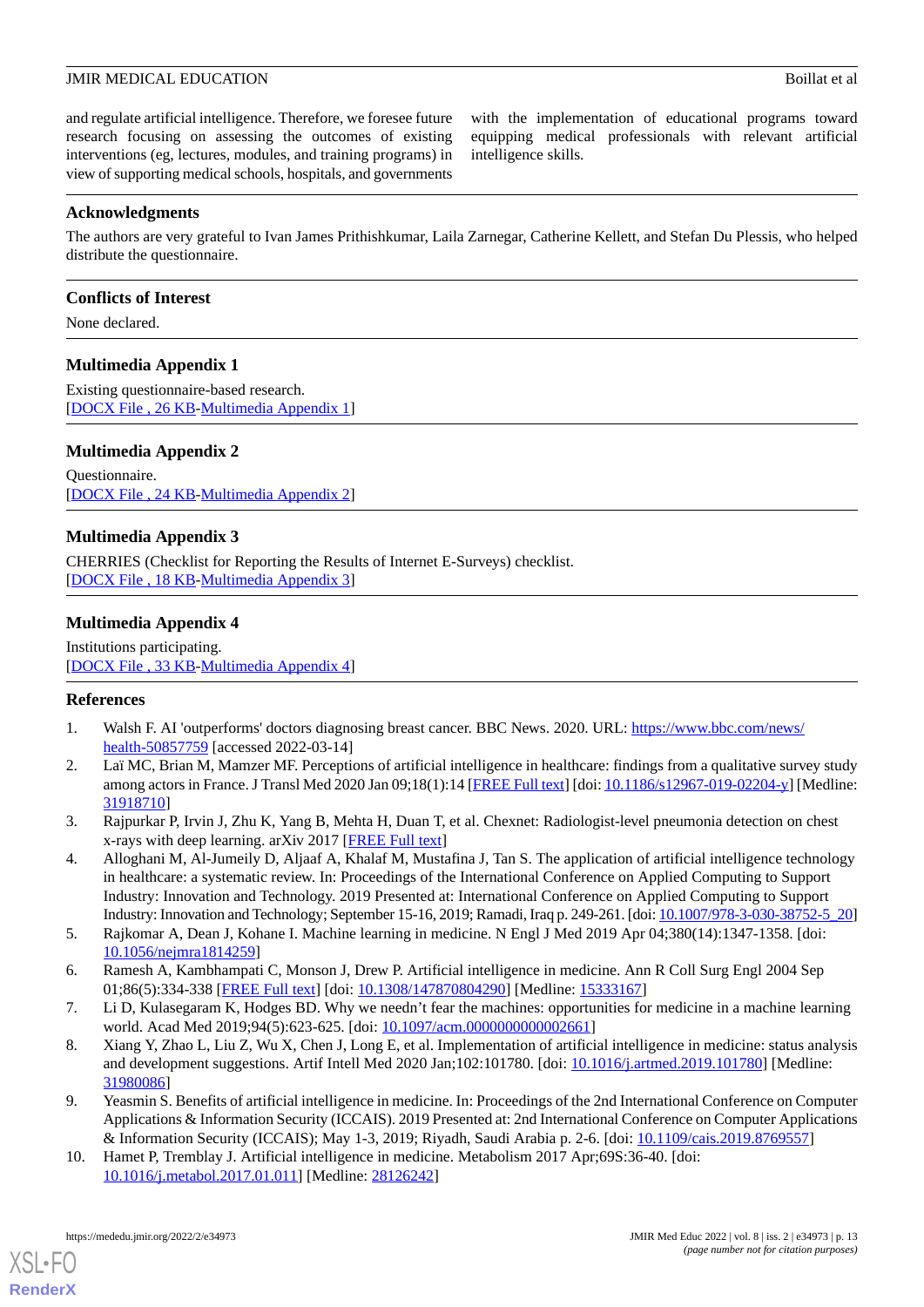- <span id="page-13-0"></span>11. Komorowski M, Celi LA. Will artificial intelligence contribute to overuse in healthcare?\*. Critical Care Medicine 2017;45(5):912-913. [doi: [10.1097/ccm.0000000000002351\]](http://dx.doi.org/10.1097/ccm.0000000000002351)
- <span id="page-13-1"></span>12. Turakhia MP, Desai M, Hedlin H, Rajmane A, Talati N, Ferris T, et al. Rationale and design of a large-scale, app-based study to identify cardiac arrhythmias using a smartwatch: the Apple Heart study. Am Heart J 2019 Jan;207:66-75 [\[FREE](https://linkinghub.elsevier.com/retrieve/pii/S0002-8703(18)30271-0) [Full text\]](https://linkinghub.elsevier.com/retrieve/pii/S0002-8703(18)30271-0) [doi: [10.1016/j.ahj.2018.09.002](http://dx.doi.org/10.1016/j.ahj.2018.09.002)] [Medline: [30392584](http://www.ncbi.nlm.nih.gov/entrez/query.fcgi?cmd=Retrieve&db=PubMed&list_uids=30392584&dopt=Abstract)]
- <span id="page-13-2"></span>13. Oh S, Kim JH, Choi SW, Lee HJ, Hong J, Kwon SH. Physician confidence in artificial intelligence: an online mobile survey. J Med Internet Res 2019 Mar 25;21(3):e12422 [[FREE Full text](https://www.jmir.org/2019/3/e12422/)] [doi: [10.2196/12422\]](http://dx.doi.org/10.2196/12422) [Medline: [30907742\]](http://www.ncbi.nlm.nih.gov/entrez/query.fcgi?cmd=Retrieve&db=PubMed&list_uids=30907742&dopt=Abstract)
- 14. Bisdas S, Topriceanu C, Zakrzewska Z, Irimia A, Shakallis L, Subhash J, et al. Artificial intelligence in medicine: a multinational multi-center survey on the medical and dental students' perception. Front Public Health 2021;9:795284 [[FREE](https://doi.org/10.3389/fpubh.2021.795284) [Full text\]](https://doi.org/10.3389/fpubh.2021.795284) [doi: [10.3389/fpubh.2021.795284\]](http://dx.doi.org/10.3389/fpubh.2021.795284) [Medline: [35004598\]](http://www.ncbi.nlm.nih.gov/entrez/query.fcgi?cmd=Retrieve&db=PubMed&list_uids=35004598&dopt=Abstract)
- 15. Galán GC, Portero FS. Medical students' perceptions of the impact of artificial intelligence in radiology. Radiologia (Engl Ed) 2021 Apr 29. [doi: [10.1016/j.rx.2021.03.006\]](http://dx.doi.org/10.1016/j.rx.2021.03.006) [Medline: [33934846\]](http://www.ncbi.nlm.nih.gov/entrez/query.fcgi?cmd=Retrieve&db=PubMed&list_uids=33934846&dopt=Abstract)
- <span id="page-13-12"></span>16. Castagno S, Khalifa M. Perceptions of artificial intelligence among healthcare staff: a qualitative survey study. Front Artif Intell 2020;3:578983 [\[FREE Full text\]](https://doi.org/10.3389/frai.2020.578983) [doi: [10.3389/frai.2020.578983](http://dx.doi.org/10.3389/frai.2020.578983)] [Medline: [33733219](http://www.ncbi.nlm.nih.gov/entrez/query.fcgi?cmd=Retrieve&db=PubMed&list_uids=33733219&dopt=Abstract)]
- 17. Santos DP, Giese D, Brodehl S, Chon SH, Staab W, Kleinert R, et al. Medical students' attitude towards artificial intelligence: a multicentre survey. Eur Radiol 2019 Apr;29(4):1640-1646. [doi: [10.1007/s00330-018-5601-1\]](http://dx.doi.org/10.1007/s00330-018-5601-1) [Medline: [29980928](http://www.ncbi.nlm.nih.gov/entrez/query.fcgi?cmd=Retrieve&db=PubMed&list_uids=29980928&dopt=Abstract)]
- <span id="page-13-3"></span>18. Kasetti P, Botchu R. The impact of artificial intelligence in radiology: as perceived by medical students. Russian Electr J Radiol 2020;10(4):179-185. [doi: [10.21569/2222-7415-2020- 10-4-179-185](http://dx.doi.org/10.21569/2222-7415-2020- 10-4-179-185)]
- <span id="page-13-4"></span>19. Park CJ, Yi PH, Siegel EL. Medical student perspectives on the impact of artificial intelligence on the practice of medicine. Curr Probl Diagn Radiol 2021;50(5):614-619. [doi: [10.1067/j.cpradiol.2020.06.011](http://dx.doi.org/10.1067/j.cpradiol.2020.06.011)] [Medline: [32680632](http://www.ncbi.nlm.nih.gov/entrez/query.fcgi?cmd=Retrieve&db=PubMed&list_uids=32680632&dopt=Abstract)]
- <span id="page-13-6"></span><span id="page-13-5"></span>20. Burgess T. A general introduction to the design of questionnaires for survey research. Information Systems Services, University of Leeds, Leeds. 2001. URL: [http://users.sussex.ac.uk/~grahamh/RM1web/Burgess\\_2001\\_Survey\\_design.pdf](http://users.sussex.ac.uk/~grahamh/RM1web/Burgess_2001_Survey_design.pdf) [accessed 2022-03-14]
- <span id="page-13-7"></span>21. Fowler Jr JF. Survey Research Methods. Thousand Oaks, CA: Sage Publications; 2013.
- 22. Cohen J. Statistical Power Analysis for the Behavioral Sciences. 2nd Edition. New York: Routledge; 1988.
- <span id="page-13-9"></span><span id="page-13-8"></span>23. Liberati A, Altman DG, Tetzlaff J, Mulrow C, Gøtzsche PC, Ioannidis JP, et al. The PRISMA statement for reporting systematic reviews and meta-analyses of studies that evaluate health care interventions: explanation and elaboration. PLoS Med 2009 Jul 21;6(7):e1000100 [[FREE Full text\]](https://dx.plos.org/10.1371/journal.pmed.1000100) [doi: [10.1371/journal.pmed.1000100\]](http://dx.doi.org/10.1371/journal.pmed.1000100) [Medline: [19621070\]](http://www.ncbi.nlm.nih.gov/entrez/query.fcgi?cmd=Retrieve&db=PubMed&list_uids=19621070&dopt=Abstract)
- <span id="page-13-10"></span>24. Nunnally J. Introduction to Psychological Measurement. New York: McGraw-Hill; 1978.
- <span id="page-13-11"></span>25. Kaiser H, Rice J. Little Jiffy, Mark IV. Educational and Psychological Measurement 1974;34(1):111-117. [doi: [10.1177/001316447403400115\]](http://dx.doi.org/10.1177/001316447403400115)
- <span id="page-13-13"></span>26. Eysenbach G. Improving the quality of web surveys: the Checklist for Reporting Results of Internet E-Surveys (CHERRIES). J Med Internet Res 2004 Sep 29;6(3):e34 [\[FREE Full text\]](https://www.jmir.org/2004/3/e34/) [doi: [10.2196/jmir.6.3.e34](http://dx.doi.org/10.2196/jmir.6.3.e34)] [Medline: [15471760](http://www.ncbi.nlm.nih.gov/entrez/query.fcgi?cmd=Retrieve&db=PubMed&list_uids=15471760&dopt=Abstract)]
- <span id="page-13-14"></span>27. Yang YJ, Bang CS. Application of artificial intelligence in gastroenterology. World J Gastroenterol 2019 Apr 14;25(14):1666-1683 [[FREE Full text](https://www.wjgnet.com/1007-9327/full/v25/i14/1666.htm)] [doi: [10.3748/wjg.v25.i14.1666](http://dx.doi.org/10.3748/wjg.v25.i14.1666)] [Medline: [31011253\]](http://www.ncbi.nlm.nih.gov/entrez/query.fcgi?cmd=Retrieve&db=PubMed&list_uids=31011253&dopt=Abstract)
- 28. Paranjape K, Schinkel M, Panday R, Car J, Nanayakkara P. Introducing artificial intelligence training in medical education. JMIR Med Educ 2019 Dec 03;5(2):e16048 [\[FREE Full text\]](https://mededu.jmir.org/2019/2/e16048/) [doi: [10.2196/16048](http://dx.doi.org/10.2196/16048)] [Medline: [31793895\]](http://www.ncbi.nlm.nih.gov/entrez/query.fcgi?cmd=Retrieve&db=PubMed&list_uids=31793895&dopt=Abstract)
- 29. Kulikowski C. Artificial intelligence in medicine: a personal retrospective on its emergence and early function. In: Proceedings of ACM conference on History of medical informatics. 1987 Presented at: ACM conference on History of medical informatics; November 5 - 6, 1987; Bethesda Maryland USA p. 199. [doi: [10.1145/41526.41544\]](http://dx.doi.org/10.1145/41526.41544)
- <span id="page-13-15"></span>30. Reddy S, Fox J, Purohit MP. Artificial intelligence-enabled healthcare delivery. J R Soc Med 2019 Jan 03;112(1):22-28 [[FREE Full text](http://europepmc.org/abstract/MED/30507284)] [doi: [10.1177/0141076818815510\]](http://dx.doi.org/10.1177/0141076818815510) [Medline: [30507284](http://www.ncbi.nlm.nih.gov/entrez/query.fcgi?cmd=Retrieve&db=PubMed&list_uids=30507284&dopt=Abstract)]
- <span id="page-13-16"></span>31. Shortliffe EH. Artificial intelligence in medicine: weighing the accomplishments, hype, and promise. Yearb Med Inform 2019 Aug 25;28(1):257-262 [\[FREE Full text\]](http://www.thieme-connect.com/DOI/DOI?10.1055/s-0039-1677891) [doi: [10.1055/s-0039-1677891\]](http://dx.doi.org/10.1055/s-0039-1677891) [Medline: [31022745](http://www.ncbi.nlm.nih.gov/entrez/query.fcgi?cmd=Retrieve&db=PubMed&list_uids=31022745&dopt=Abstract)]
- 32. Sidey-Gibbons JA, Sidey-Gibbons CJ. Machine learning in medicine: a practical introduction. BMC Med Res Methodol 2019 Mar 19;19(1):64 [\[FREE Full text\]](https://bmcmedresmethodol.biomedcentral.com/articles/10.1186/s12874-019-0681-4) [doi: [10.1186/s12874-019-0681-4](http://dx.doi.org/10.1186/s12874-019-0681-4)] [Medline: [30890124\]](http://www.ncbi.nlm.nih.gov/entrez/query.fcgi?cmd=Retrieve&db=PubMed&list_uids=30890124&dopt=Abstract)
- <span id="page-13-17"></span>33. Sun TQ, Medaglia R. Mapping the challenges of Artificial Intelligence in the public sector: evidence from public healthcare. Govern Inform Q 2019 Apr;36(2):368-383. [doi: [10.1016/j.giq.2018.09.008\]](http://dx.doi.org/10.1016/j.giq.2018.09.008)
- <span id="page-13-18"></span>34. Diamond M. Proposed regulatory framework for modifications to artificial intelligence/machine learning-based software as a medical device (SAMD). U.S. Food and Drug Administration. 2020. URL:<https://www.fda.gov/media/135713/download> [accessed 2022-03-14]
- <span id="page-13-19"></span>35. Fan W, Liu J, Zhu S, Pardalos PM. Investigating the impacting factors for the healthcare professionals to adopt artificial intelligence-based medical diagnosis support system (AIMDSS). Ann Oper Res 2018 Mar 19;294(1-2):567-592. [doi: [10.1007/s10479-018-2818-y\]](http://dx.doi.org/10.1007/s10479-018-2818-y)
- 36. Benjamens S, Dhunnoo P, Meskó B. The state of artificial intelligence-based FDA-approved medical devices and algorithms: an online database. NPJ Digit Med 2020 Sep 11;3(1):118 [[FREE Full text](https://doi.org/10.1038/s41746-020-00324-0)] [doi: [10.1038/s41746-020-00324-0\]](http://dx.doi.org/10.1038/s41746-020-00324-0) [Medline: [32984550](http://www.ncbi.nlm.nih.gov/entrez/query.fcgi?cmd=Retrieve&db=PubMed&list_uids=32984550&dopt=Abstract)]
- 37. Lee J, Wu A, Li D, Kulasegaram K. Artificial intelligence in undergraduate medical education: a scoping review. Acad Med 2021 Nov 01;96(11S):62-70. [doi: [10.1097/ACM.0000000000004291](http://dx.doi.org/10.1097/ACM.0000000000004291)] [Medline: [34348374\]](http://www.ncbi.nlm.nih.gov/entrez/query.fcgi?cmd=Retrieve&db=PubMed&list_uids=34348374&dopt=Abstract)

 $XS$  • FO **[RenderX](http://www.renderx.com/)**